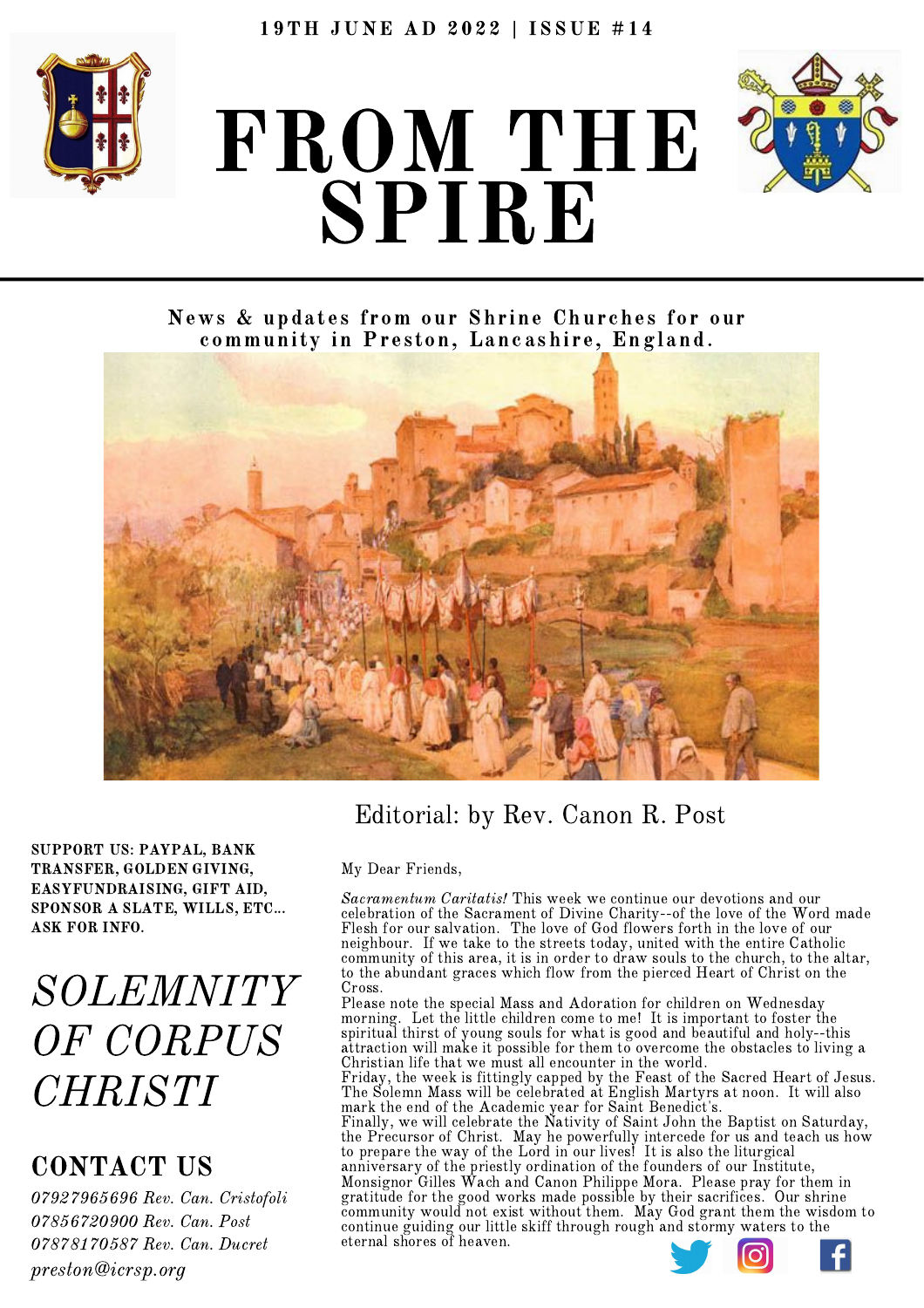### TRANSLATION OF THE EPISTLE AND GOSPEL Solemnity of Corpus Christi

#### Lesson from the first letter of St. Paul the Apostle to the Corinthians 1 Cor. 23-29.

Brethren: I myself have received from the Lord what I also delivered to you, that the Lord Jesus, on the night in which He was betrayed, took bread, and giving thanks broke, and said, Take and eat. This is My Body which shall be given up for you; do this in remembrance of Me.

In like manner also the cup, after He had supped, saying, This is the new covenant in My Blood; do this as often as you drink it, in remembrance of Me. For as often as you shall eat this Bread and drink the cup, you proclaim the death of the Lord, until He comes.

Therefore, whoever eats this Bread or drinks the cup of the Lord unworthily, will be guilty of the Body and the Blood of the Lord. But let a man prove himself, and so let him eat of that Bread and drink of the cup; for he who eats and drinks unworthily, without distinguishing the Body, eats and drinks judgment to himself.

#### Reading from the Holy Gospel according to Saint John St John 6:56-59.

At that time, Jesus said to the crowds of the Jews: My Flesh is food indeed, and My Blood is drink indeed. He who eats My Flesh, and drinks My Blood, abides in Me and I in him. As the living Father has sent Me, and as I live because of the Father, so he who eats Me, he also shall live because of Me. This is the Bread that has come down from heaven; not as your fathers ate the manna, and died. He who eats this Bread shall live forever.

### Corpus Christi Feast and Devotions

Sunday: (Solemnity of Corpus Christi) 9:00 am Low Mass at English Martyrs 9:30 am Sung office of Terce before the Blessed Sacrament 10:00 am Rosary and Confessions 10:30 High Mass before the Blessed Sacrament exposed 2 pm Corpus Christi Procession with Preston Deanery Tuesday: Blessing of the sick with the Blessed Sacrament Wednesday: 11am Mass followed by Eucharistic Adoration and devotions for children Thursday: All-day Adoration Friday: Feast of the Sacred Heart of Jesus. Act of Reparation to the Sacred Heart before the evening Benediction.

| <b>Collection figures</b>              | Our prayer intentions this week:          |
|----------------------------------------|-------------------------------------------|
| Sunday 12th June                       |                                           |
|                                        | Please pray for Father O'Connor, Bernard  |
| St Walburge's $\pounds 830.15$         | Williams and Flair,                       |
| Donations $£70.00$                     | for Mark and Ligaya McKay,                |
| Bank Transfers £416.00                 | Arthur and Maxine Frankland.              |
| Total $\pounds1,316.15$                |                                           |
|                                        | For our sick members: Mr. and Mrs. Smith, |
| English Martyrs $\pounds 62.35$        | Anita, Trevor and Mark.                   |
|                                        | The residents of Swansea Terrace.         |
| Thank you so much for your generosity! |                                           |
|                                        | Pray for peace!                           |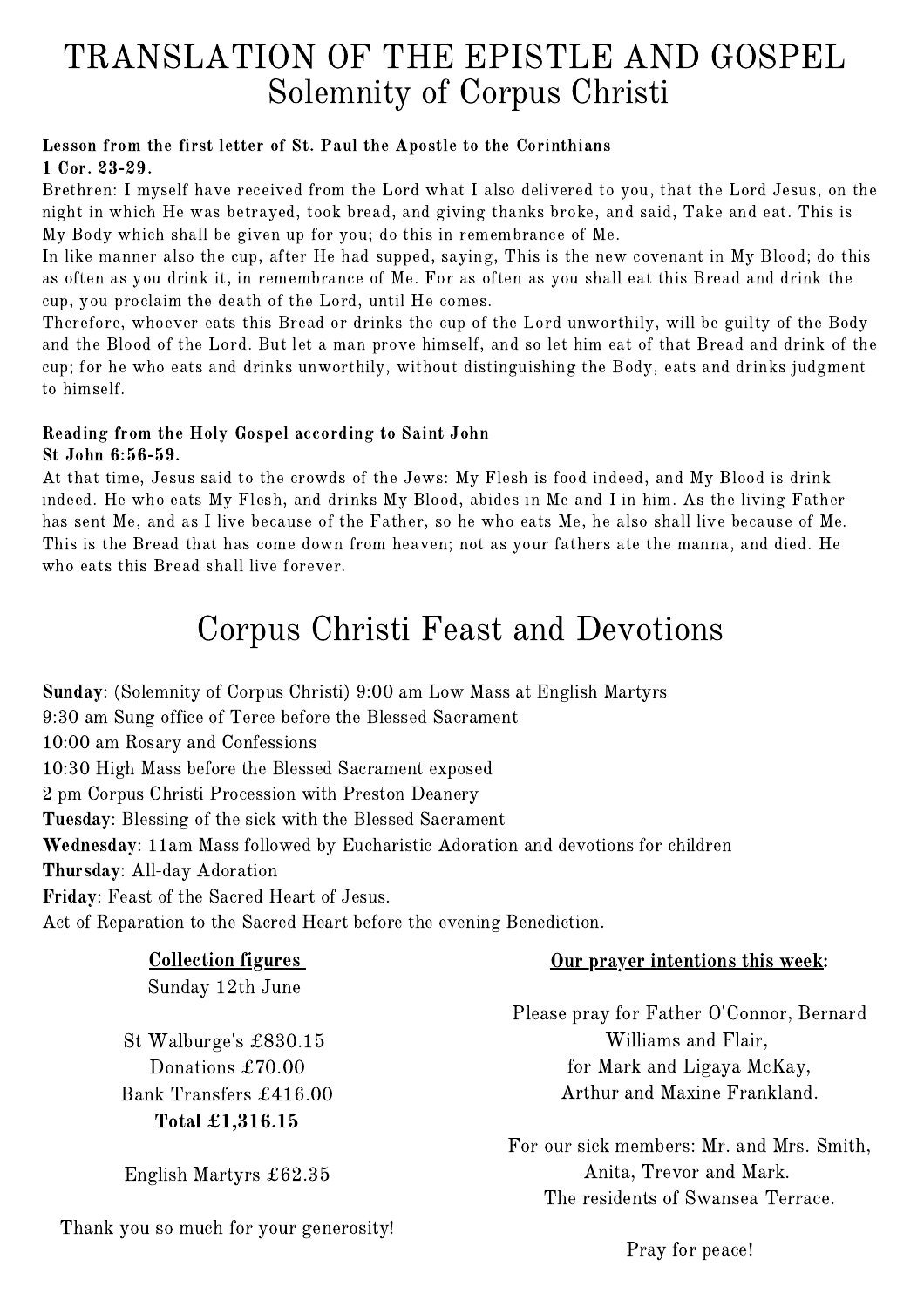| <b>Date</b>                                                       | Ordo                                              | Canon<br>Cristofoli                        | <b>Canon Post</b>                    | <b>Canon Ducret</b>              |
|-------------------------------------------------------------------|---------------------------------------------------|--------------------------------------------|--------------------------------------|----------------------------------|
| Sunday<br>19th June<br>9:00 EM<br>10:30 SW<br>6:30 SW             | Corpus Christi<br>(2nd Sunday<br>after Pentecost) | Anthony,<br>Thanksgiving and<br>blessings. | Abbé Gabriel<br>Novena               | Clack Family                     |
| Monday<br>20th June<br>8:30 SW<br><b>12 EM</b>                    | Mass of<br>Corpus Christi<br>(St Silverius)       | Jim Aherne RIP                             | Abbé Gabriel<br>Novena               | Fr. Lucien Blauvac<br><b>RIP</b> |
| Tuesday<br>21st June<br>8:30 SW<br><b>12 EM</b>                   | <b>St Aloysius</b><br>Gonzaga                     | Monsignor Wach                             | Abbé Gabriel<br>Novena               | Fr. Lucien Blauvac<br><b>RIP</b> |
| Wednesday<br>22nd June<br>8:30 SW<br><b>11 SW</b><br><b>12 EM</b> | <b>St Paulinus</b>                                | Leon RIP                                   | Fr Zuffoletto                        | Fr. Lucien Blauvac<br><b>RIP</b> |
| Thursday<br>23rd June<br>8:30 SW<br><b>12 EM</b>                  | Mass of<br>Corpus Christi                         | Paule RIP                                  | Mother Teresa of<br><b>Jesus OCD</b> | Fr. Lucien Blauvac<br><b>RIP</b> |
| Friday<br>24th June<br>8:30 SW<br><b>12 EM</b>                    | The Sacred Heart of<br>Jesus                      | Thierry                                    | Families of SBA                      | Fr. Lucien Blauvac<br><b>RIP</b> |
| Saturday<br>25th June<br>8:30 SW<br><b>12 EM</b>                  | Nativity of<br>Saint John the<br><b>Baptist</b>   | Guillaume de<br>Penguern                   | Canon Mora                           | Fr. Lucien Blauvac<br><b>RIP</b> |
| Sunday<br>26th June<br>9:00 EM<br>10:30 SW<br>6:30 SW             | 3rd Sunday after<br>Pentecost                     | Domitille de<br>Rambures RIP               | Seminarians ICKSP                    | Fr. Lucien Blauvac<br><b>RIP</b> |